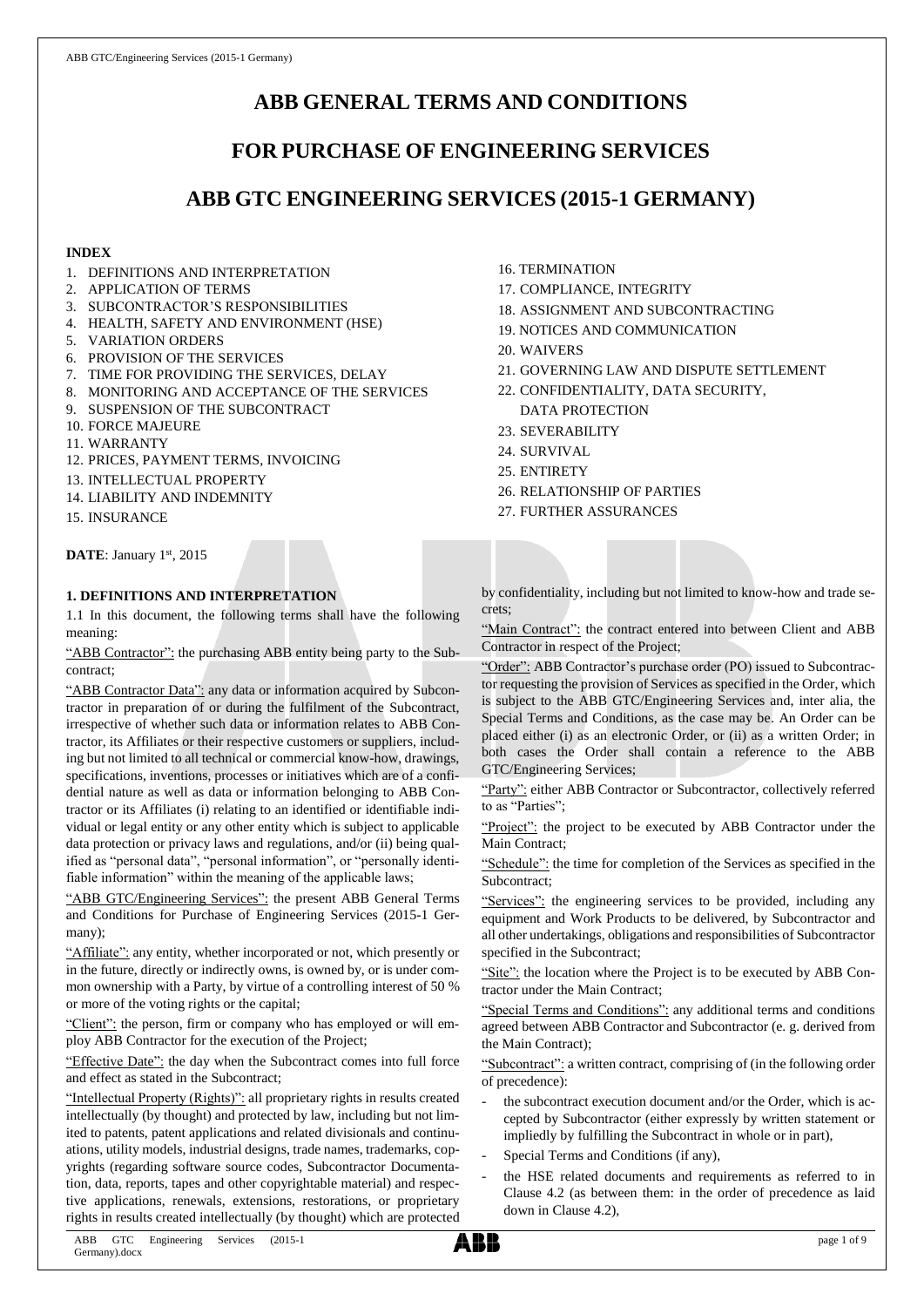ABB GTC/Engineering Services, and

annexes to any of the documents above (if any);

"Subcontractor": the party of the Subcontract responsible for providing the Services;

"Subcontract Price": the price to be paid by ABB Contractor to Subcontractor as specified in the Subcontract for the performance of the Services and the provision of the Work Products;

"Variation Order": ABB Contractor's written instruction of a change to the Subcontract such as to alter the Schedule, and/or to amend, to omit, to add to, or otherwise to change the Services or any parts thereof; "Work Product": means all materials, documents, software or other items which are to be provided by Subcontractor as part of the Services in any form or media, including without limitation to data, diagrams, reports, specifications (including drafts).

1.2 Unless otherwise specified in the present ABB GTC/Engineering Services or the Subcontract:

1.2.1 References to Clauses are to Clauses of the ABB GTC/Engineering Services;

1.2.2 Headings to Clauses are for convenience only and do not affect the interpretation of the ABB GTC/Engineering Services;

1.2.3 The use of the singular includes the plural and vice versa.

1.3 Capitalized terms used in the ABB GTC/Engineering Services and the Subcontract shall have the meaning and shall be interpreted in the way described under Clause 1.1 above or as otherwise expressly defined in the ABB GTC/Engineering Services, or the Subcontract.

#### **2. APPLICATION OF TERMS**

2.1 The Subcontract shall be the exclusive terms and conditions upon which ABB Contractor is willing to deal with Subcontractor, and the terms of the Subcontract shall govern the contractual relationship between ABB Contractor and Subcontractor. To the extent not otherwise provided for in the ABB GTC/Engineering Services or in other parts of the Subcontract, the order of precedence shall apply as set out in the definition "Subcontract" in Clause 1.1.

2.2 No terms or conditions endorsed upon, delivered with or contained in Subcontractor's quotations, acknowledgements or acceptances, specifications or similar documents will form part of the Subcontract, and Subcontractor waives any right which it otherwise might have to rely on such other terms or conditions.

2.3 Any amendment to the Subcontract or deviations from the provisions of the Subcontract shall have no effect unless expressly agreed in writing by the Parties.

#### **3. SUBCONTRACTOR'S RESPONSIBILITIES**

3.1 Subcontractor shall provide the Services (including Work Products):

3.1.1 in accordance with the applicable laws and regulations;

3.1.2 in accordance with the quality standards stated under Clause 11.1 and further specified in the Subcontract;

3.1.3 free from defects and from any rights of third parties;

3.1.4 on the dates specified in the Schedule;

3.1.5 in the quantity specified in the Subcontract; and

3.1.6 in accordance with ABB Contractor's reasonable instructions which may be issued from time to time; and

3.1.7 by skilled, experienced and competent engineers, foremen and labour, hired in numbers necessary for the proper and timely provision of the Services.

3.2 Subcontractor shall not substitute or modify any of the Services without ABB Contractor's prior written approval.

3.3 Subcontractor shall access the Site only with ABB Contractor's prior written approval. ABB Contractor shall grant Subcontractor access to the respective portions of the Site (as may be required in accordance with the Schedule) to enable Subcontractor to perform its obligations under the Subcontract.

3.4 Subcontractor shall co-operate with ABB Contractor's request in scheduling and providing the Services to avoid conflict or interference with work provided by other contractors and third parties at Site.

3.5 Subcontractor shall in a timely manner obtain and pay for all permits, licenses, visas and approvals necessary to allow its personnel to execute the Services in accordance with the Schedule. Personnel shall comply with particular country specific travel safety instructions and/or restrictions as provided by ABB Contractor. Subcontractor shall employ and provide sufficient number of competent and experienced personnel for the execution of the Services. Upon ABB Contractor's request Subcontractor shall remove forthwith from the Site any person who, in the reasonable opinion of ABB Contractor, misconducts or is incompetent or negligent. Any person so removed shall be replaced within fifteen (15) calendar days by a competent substitute. All costs relating to such removal shall be borne by Subcontractor. Subcontractor shall employ only persons free from contagious diseases. Subcontractor shall, if reasonably requested by ABB Contractor, perform medical examination of his employees and provide ABB Contractor with the results of such examination, unless such provision would violate applicable laws.

3.6 Where required, Subcontractor shall satisfy itself as to the specifics of the Site, and all aspects thereof insofar as they affect the execution of the Services. Subcontractor shall also satisfy itself as to the means of access to the Site, the accommodation which may be required, the extent and nature of work and materials necessary for execution and completion of the Services, and whether Subcontractor has reasonably considered all such aspects in the Subcontract Price.

3.7 Subcontractor shall be responsible for any activities performed by its employees in relation to the Subcontract, and in particular the following shall apply:

3.7.1 Subcontractor assumes full and exclusive responsibility for any accident or occupational disease occurred to its employees in relation to the performance of the Subcontract.

3.7.2 It is expressly agreed that the Subcontract does not imply any employment relationship between ABB Contractor and Subcontractor, or between ABB Contractor and Subcontractor's employees assigned to the execution of the Subcontract. ABB Contractor shall remain free of any direct or indirect responsibility or liability for labour, social security or taxes with respect to Subcontractor and its employees assigned to the performance of the Subcontract.

3.7.3 Subcontractor shall hire or subcontract in its own name all employees required to perform effectively the Subcontract, who shall under no circumstances act as ABB Contractor's employees.

3.7.4 Subcontractor shall be solely and exclusively responsible for any claims and/or lawsuits filed by its employees in connection with the Services and – unless caused by ABB Contractor's gross negligence or intentional act – hold ABB Contractor entirely safe and harmless from such claims and/or lawsuits. Subcontractor undertakes to voluntarily appear in court, recognizing its status as sole and exclusive employer, and to provide ABB Contractor with any and all requested documentation necessary to ensure proper legal defence of ABB Contractor in court.

3.7.5 Subcontractor shall neither employ for the performance of the Subcontract any person who does not have the aliens' labor permit required, nor employ any subcontractor or any hiring company for temporary workers (*"Verleiher von Leiharbeitnehmern"*) without prior written approval by ABB Contractor. Subcontractor shall obtain from any of its direct or indirect subcontractors and from any hiring company in the contractual chain of companies (hereinafter collectively, but excluding Subcontractor: *"Employed Third Parties"*) a written commitment in line with the requirements in Clauses 3.7.5 and 3.7.6 (including, but not limited to, the obligation to impose the obligations on the additional Employed Third Parties) prior to the start of their performance under the Subcontract.

3.7.6 The following provisions shall apply to the extent that the German legislation concerning the delegation of employees (*Arbeitnehmerentsendegesetz*), the German legislation concerning the compliance with

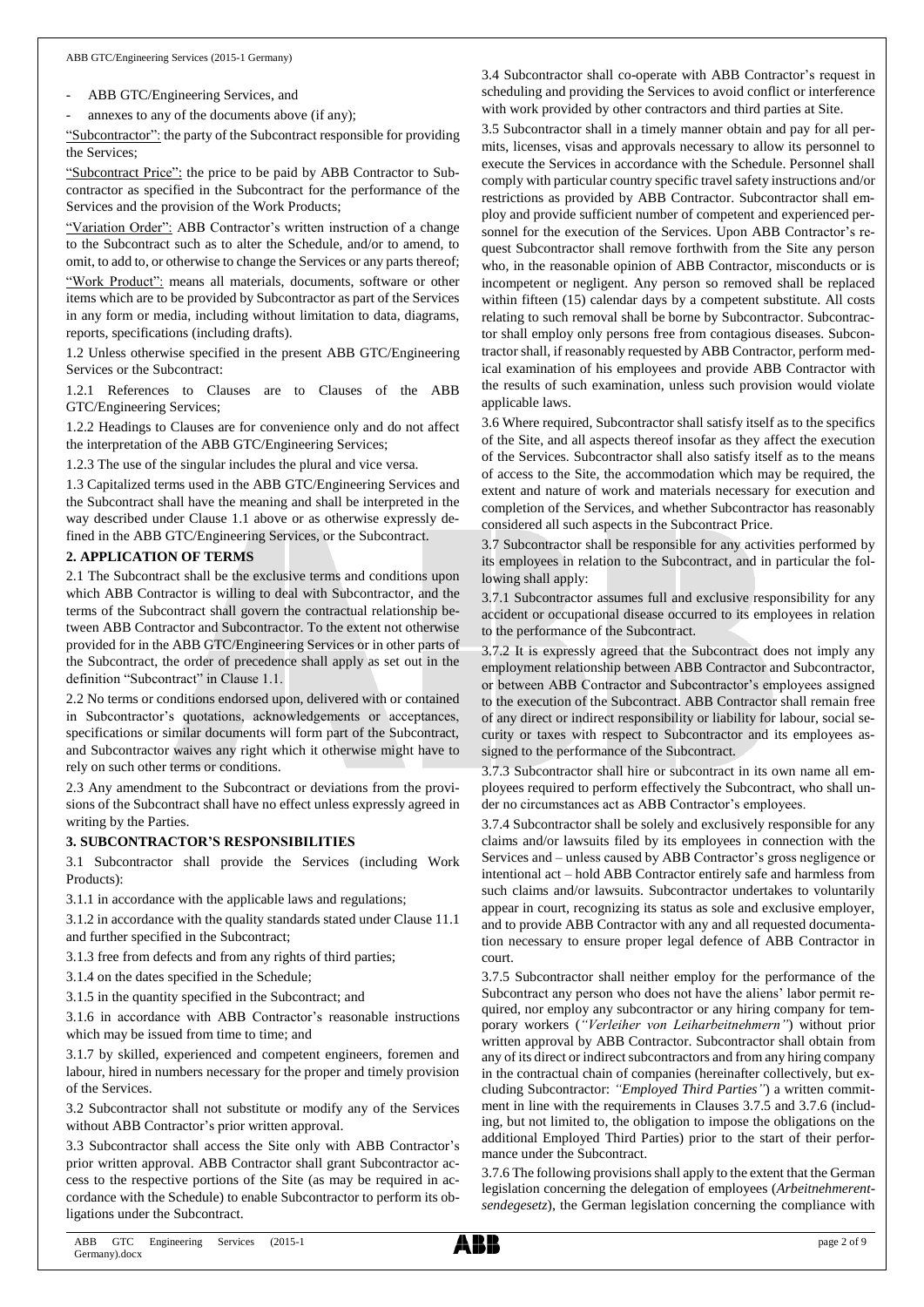labor agreements (*Tariftreuegesetz*) and the German legislation concerning the payment of minimum wages (*Mindestlohngesetz*) is/are applicable (all hereinafter together: the *"Special Labor Laws"*): (i) Subcontractor undertakes to comply with the Special Labor Laws and to procure compliance therewith by Employed Third Parties; (ii) Subcontractor shall indemnify and hold ABB Contractor harmless from and against any liability or obligation of ABB Contractor towards third parties for Subcontractor's or Employed Third Parties' breach of any of the Special Labor Laws, including without limitation any administrative fines, fees and cost, save as where ABB Contractor has acted intentionally; (iii) in case of Subcontractor's or Employed Third Parties' non-compliance with any Special Labor Laws, ABB Contractor shall be entitled to rescind the Subcontract or to terminate the Subcontract with immediate effect; and (iv) in case ABB Contractor reasonably suspects that Subcontractor or any Employed Third Party has breached any Special Labor Laws, Subcontractor shall prove by appropriate means compliance with such laws. "Appropriate means" shall include without limitation: inspection of payrolls on wages and salaries or time accounts (in pseudonymized form) or submission of comparably meaningful documents evidencing compliance with the Special Labor Laws. 3.7.7 ABB Contractor is authorized to make any payments due to Subcontractor's employees performing the Subcontract, in order to avoid lawsuits. Such payments may be made through withholding Subcontractor's credits, through offsetting or in any other way. Subcontractor shall provide any support requested by ABB Contractor with regard to

such payments and indemnify ABB Contractor for any payments made. **4. HEALTH, SAFETY AND ENVIRONMENT (HSE)**

4.1 Subcontractor shall comply and ensure compliance by any of its employees and subcontractors with all applicable laws relating to HSE throughout the performance of the Subcontract.

4.2 Subcontractor shall comply with the documents (i)–(iii) and further requirements set out below in the following order of precedence: (i) ABB Contractor's HSE instructions for the Site, (ii) ABB's Code of Practice for Safe Working, (iii) Client's instructions concerning HSE at Site, (iv) applicable industry standards and good engineering practice and (v) statutory provisions applicable to the Site. In case the requirements for one or more aspects as per a level with lower priority are apparently stricter than the requirements of a higher level, such requirements being stricter shall apply instead of the requirements being less strict. On Subcontractor's request ABB Contractor will make available the aforementioned documents.

4.3 Subcontractor shall ensure that all its personnel, and its subcontractors' personnel, working on Site shall have received relevant training and induction before being allowed to work on Site. Subcontractor without undue delay shall remove from Site any person who, in ABB Contractor's reasonable opinion, fails to comply with the provisions of the relevant legislation, regulations and rules as appropriate or such other HSE legislation, which from time to time may be in force.

4.4 Subcontractor shall be solely responsible for the health and safety of all its employees and subcontractors at Site and without undue delay shall advise ABB Contractor and the relevant authority, if so required, of the occurrence of any accident, incident or near-miss on or about the Site or otherwise in connection with the provision of the Services. Within twenty four (24) hours after the occurrence of any such accident, incident or near-miss, Subcontractor shall furnish ABB Contractor with a written report, which shall be followed within fourteen (14) calendar days by a final report. Subcontractor shall also provide such a report to the appropriate authority when required. This procedure shall not relieve Subcontractor from the full responsibility to protect persons and property, and from its liability for damages.

## **5. VARIATION ORDERS**

5.1 ABB Contractor may request Subcontractor to alter the Schedule, to amend, omit, add to, or otherwise change the Services or any parts thereof.

5.2 Upon receipt of a request as per Clause 5.1, Subcontractor shall within ten (10) calendar days of such request submit its written proposal for performing any such request and (if applicable) a programme

for the implementation of such request. In addition, such proposal shall reflect any adjustment of the Subcontract Price and/or the Schedule, if Subcontractor believes that any such request of ABB Contractor involves or constitutes a change to the Schedule and/or the Subcontract Price. After receiving Subcontractor's written proposal, ABB Contractor shall respond by either approving or commenting Subcontractor's written proposal.

5.3 Where ABB Contractor approves Subcontractor's written proposal, ABB Contractor shall issue a Variation Order. Where ABB Contractor comments Subcontractor's written proposal, ABB Contractor and Subcontractor shall agree on the performance of such request and a change to the Schedule and/or the Subcontract Price (if any); however, if no such agreement is achieved between Subcontractor and ABB Contractor within a reasonable period of time, ABB Contractor may instruct the performance of such request, and the Parties shall agree on the consequences for the Schedule and/or the Subcontract Price (if any) afterwards. Subcontractor shall not postpone or delay the performance of such request and/or a Variation Order on the grounds of dispute, or that it is subject to acceptance by Subcontractor, or agreeing to the value amount, and/or time extension to Schedule. Except as expressly provided hereinbefore, Subcontractor shall carry out a variation only upon receipt of a written Variation Order and continue to be bound by the provisions of the Subcontract.

5.4 The value of a Variation Order shall be calculated in accordance with the agreed unit price list as defined in the Subcontract or, in the absence of such unit price list, as a lump sum to be agreed between ABB Contractor and Subcontractor, and then be added to or deducted from the Subcontract Price. In addition, the Variation Order shall, as the case may be, express the amount of time by virtue of which the Schedule shall be shortened or extended accordingly. Subcontractor shall comply with the calculation of the value of the Variation Order when preparing its written proposal as per Clause 5.2.

5.5 If Subcontractor believes that any act or omission (other than a request as per Clause 5.1) of ABB Contractor involves or constitutes a change to the Subcontract, Subcontractor shall within twenty-eight (28) calendar days of such act or omission request ABB Contractor to issue a Variation Order by submitting its written proposal for such a Variation Order.

5.6 Any request by ABB Contractor as per Clause 5.1, or acts or omissions of ABB Contractor as per Clause 5.5, which (i) do not affect the Schedule or do not result in additional cost, or (ii) are due to Subcontractor's default, shall in no case entitle Subcontractor to any time extension and/or cost compensation (as the case may be).

## **6. PROVISION OF THE SERVICES**

6.1 Subcontractor shall provide the Services and meet the Schedule both as specified in the Subcontract. Partial performance is not accepted unless confirmed or requested by ABB Contractor in writing or where the Services reasonably require partial performance.

6.2 Subcontractor shall submit for ABB Contractor's approval a detailed execution plan (including agreed milestones as specified in the Subcontract) for the performance of the Subcontract and shall assist ABB Contractor with regard to the scheduling and planning process, and cooperate with ABB Contractor in all respects of the Subcontract scheduling and planning.

6.3 Unless requested otherwise, Subcontractor shall at least monthly in the form requested by ABB Contractor (if any), report the status of the provision of the Services. Subcontractor shall anticipate that the Services may be interfered with or incidentally delayed from time to time due to concurrent performance of work by others. The report shall be provided to ABB Contractor within five (5) calendar days from the end of the month covered by the report. If the provision of the Services or any part thereof is behind the Schedule, Subcontractor shall submit in writing a recovery plan specifying its activities for reaching compliance with the Schedule. Upon ABB Contractor's request, Subcontractor shall provide ABB Contractor at any time with all information regarding the provision of the Services. ABB Contractor shall have the right

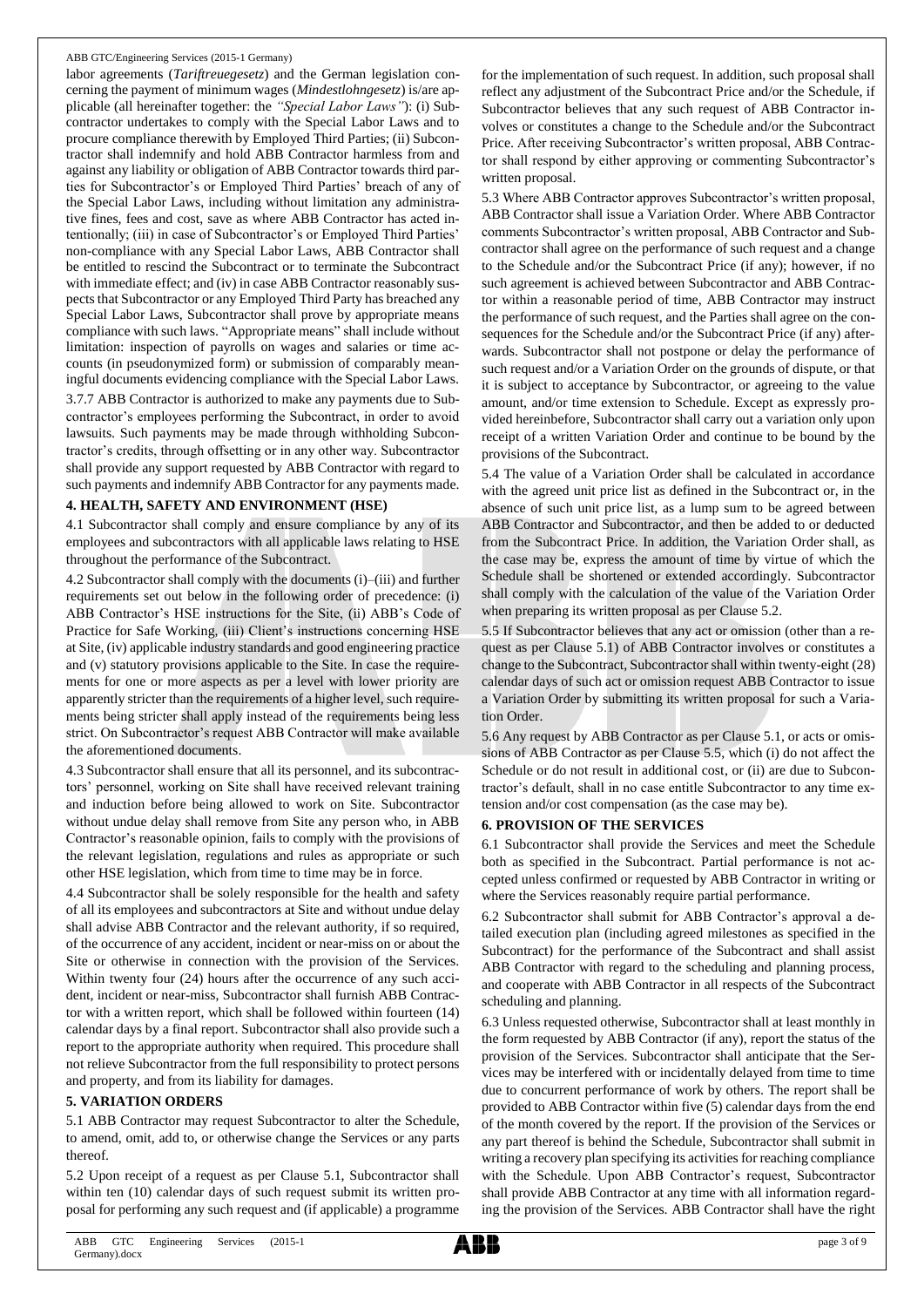to withhold payments under the Subcontract in a reasonable amount if Subcontractor fails to submit any of the reports.

6.4 Subcontractor must indicate latest at the time of acceptance of the Subcontract the customs tariff numbers of the country of consignment and the countries of origin for all Services; proofs of preferential origin, if a free trade agreement between the country of consignment and the country where the Site is located exists. For controlled items (goods, services, software, technology), the relevant national export control numbers must be indicated and, if the Services are subject to U.S. export regulations, the U.S. Export Control Classification Numbers (ECCN) or classification numbers of the International Traffic In Arms Regulations (ITAR) must be specified. Proofs of preferential origin as well as conformity declarations and marks of the country of consignment or destination are to be submitted without being requested; certificates of origin upon request. For the performance of the Subcontract, Subcontractor shall not deploy nor subcontract persons or subcontractors which are listed in actual sanction lists of following regulations:

- (EG) Nr. 2580/2001 Terrorism;
- (EG) Nr. 881/2002 Al-Qaida;
- (EU) Nr. 753/2011 Afghanistan;
- Embargo Regulations of EU.

# **7. TIME FOR PROVIDING THE SERVICES, DELAY**

7.1 If Subcontractor does not comply with the Schedule, ABB Contractor reserves the right to instruct Subcontractor in writing to expedite its performance under the Subcontract. Subcontractor shall take such measures (in accordance with ABB Contractor's reasonable instructions) as required for acceleration of progress so as to complete the provision of the Services, or the relevant part thereof, on time. Subcontractor shall not be entitled to any additional payment for taking such steps to accelerate the work to meet the Schedule, unless Subcontractor has not caused the failure by negligence or by wilful misconduct. Subcontractor shall notify ABB Contractor in writing within twenty four (24) hours of the occurrence and cause of any delay and also to make every effort to minimise or mitigate the costs or the consequences of such delay.

7.2 If Subcontractor fails to provide the Services in accordance with the Schedule, Subcontractor shall pay the agreed penalty. The penalty shall be payable at a rate specified in the Subcontract. Subcontractor shall pay the penalty upon written demand or upon receipt of an invoice from ABB Contractor. The amount of penalty being due may be deducted by ABB Contractor from any payments due or which may become due to Subcontractor without prejudice to any other recovery method. The agreed penalty shall not affect ABB Contractor's claim for damages whatsoever nor shall the payment of such penalty relieve Subcontractor from any of its obligations and liabilities under the Subcontract. ABB Contractor shall be entitled to reserve the right to assert the penalty up to the time of final payment.

7.3 If the delay in providing the Services is such that ABB Contractor is entitled to maximum amount of the penalty and if the Services are still not provided, ABB Contractor may in writing demand provision of the Services within a final reasonable period which shall not be less than one week.

7.4 If Subcontractor does not provide the Services within such final period and this is not due to any circumstance for which ABB Contractor is responsible, then ABB Contractor shall have the right to:

7.4.1 terminate the Subcontract pursuant to Clause 16 (Termination);

7.4.2 refuse any subsequent provision of the Services which Subcontractor attempts to make;

7.4.3 in addition to the penalty under Clause 7 recover from Subcontractor any costs or expenditure incurred by ABB Contractor in obtaining the services in substitution from another Subcontractor;

7.4.4 claim in addition to the penalty under Clause 7 for any exceeding additional costs, losses or damages incurred whatsoever by ABB Contractor which are reasonably attributable to Subcontractor's failure to comply with the Subcontract.

7.5 ABB Contractor shall also have the right to terminate the Subcontract by notice in writing to Subcontractor, if it is clear from the circumstances that there will occur a delay in providing the Services which under Clause 7 would entitle ABB Contractor to maximum penalty.

# **8. MONITORING AND ACCEPTANCE OF THE SERVICES**

8.1 Subcontractor shall allow ABB Contractor and/or its authorised representatives to monitor the provision of the Services at any time.

8.2 Notwithstanding any monitoring, Subcontractor shall remain fully responsible for the Services' compliance with the Order. This applies whether or not ABB Contractor has exercised its right of monitoring and shall not limit Subcontractor's obligations under the Order. For the avoidance of doubt, monitoring of Services by ABB Contractor Customer and/or its authorised representatives shall in no event exempt Subcontractor from nor limit Subcontractor's warranties or liability in any way.

8.3 The Services provided by Subcontractor shall be subject to a formal written acceptance by ABB Contractor. ABB Contractor shall not be deemed to have accepted any Services until it has had a reasonable time to review them following completion or, in case of a defective performance, until a reasonable time after such defective performance has become apparent. Such reasonable time period shall be determined by the specifics of the Services, the defective performance and the circumstances of the provision of the Services. ABB Contractor may refuse acceptance in case of major deficiencies in the Services.

# **9. SUSPENSION OF THE SUBCONTRACT**

9.1 ABB Contractor shall have the right to suspend performance of the Subcontract at any time for convenience for a period of 90 calendar days in the aggregate without any compensation to Subcontractor. In case the suspension extends beyond 90 calendar days, Subcontractor shall be compensated by ABB Contractor for the reasonable incurred costs of such suspension, such as cost of protection, storage and insurance. The agreed time for performance of the Subcontract or the concerned part thereof shall be extended by the time period of the suspension.

9.2 Subcontractor shall suspend the performance of the Subcontract or any part thereof, including postponing the provision of the Services, for such times and in such manner as ABB Contractor reasonably considers necessary (i) for Subcontractor's default to comply with proper HSE during execution of the Subcontract, or (ii) due to any other default by Subcontractor, in which case Subcontractor shall bear all costs and be liable for the delay arising from such suspension.

9.3 Unless otherwise provided by applicable law or the Subcontract, Subcontractor shall have no right to suspend performance of the Subcontract.

# **10. FORCE MAJEURE**

10.1 Neither Party shall be liable for any delay in performing or for failure to perform its obligations under the Subcontract if the delay or failure results from an event of "Force Majeure", provided that the affected Party serves notice to the other Party within ten (10) calendar days from occurrence of the respective event of Force Majeure and of the time Subcontractor becomes aware of such event or should reasonably be aware thereof.

10.2 "Force Majeure" means the occurrence of any event which is unforeseeable and beyond the control of the Party affected that results in the failure or delay by such Party of some performance under the Subcontract, in full or part. Each Party shall use its reasonable endeavours to minimise the effects of any event of Force Majeure.

# **11. WARRANTY**

11.1 Subcontractor warrants that the Services (including Work Products):

11.1.1 comply with the Subcontract, including but not limited to any specification as stipulated in the Subcontract, and according to the highest standards and in the manner and method recognized by good engineering practices;

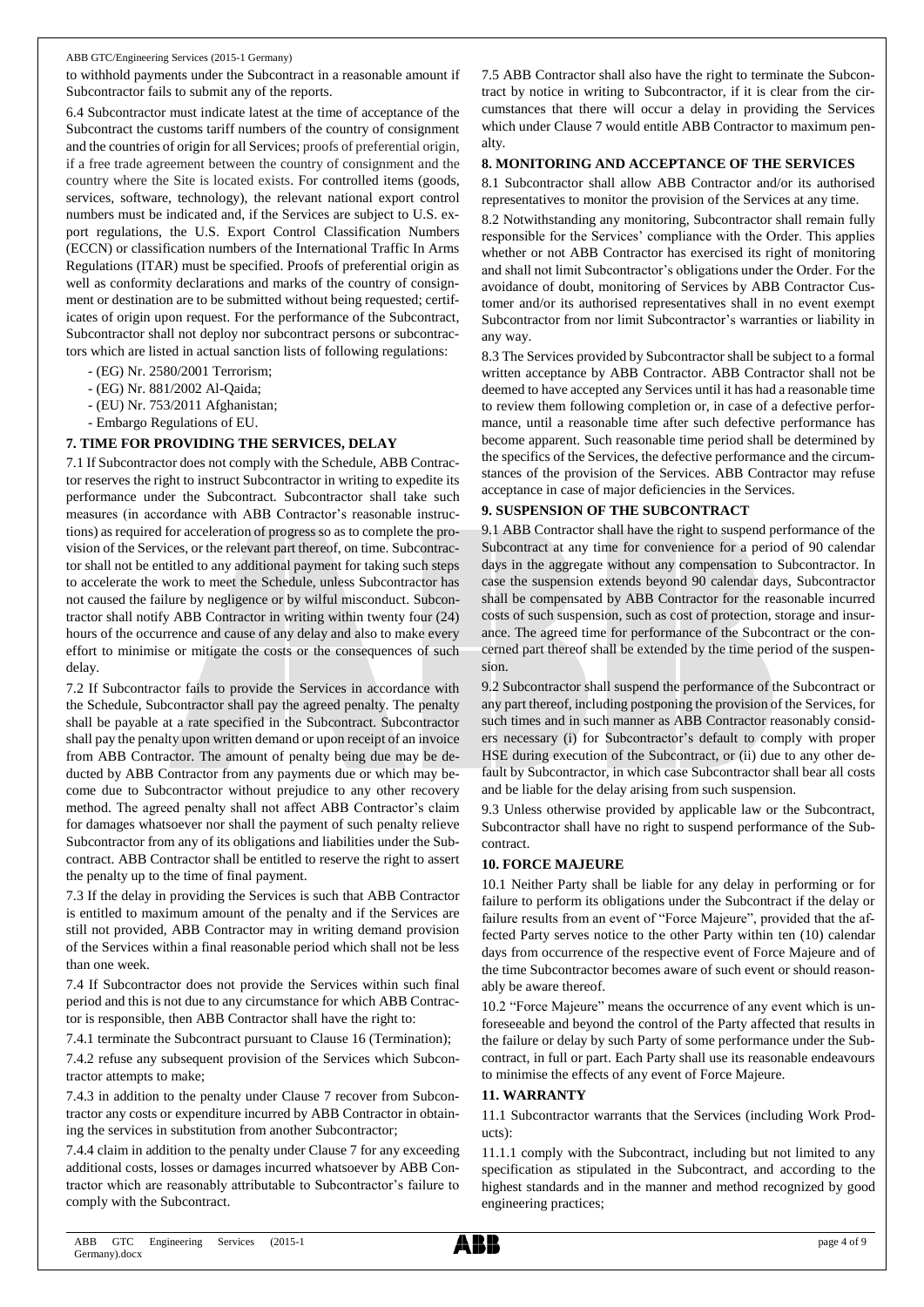11.1.2 are fit for the particular purpose of the Project, whether expressly or impliedly made known to Subcontractor in the Subcontract; 11.1.3 are free from defects; and

11.1.4 comply with Clauses 3.1.1 and 17 (Compliance, Integrity).

11.2 The warranty period shall be thirty six (36) months from acceptance of the Services and in the absence of such acceptance without Subcontractor's default, the warranty period shall be thirty six (36) months from completion of the Services in full compliance with the Subcontract.

11.3 In the event of a breach of warranty, the warranty period shall be extended by a time period which is equal to the time period for the performance of the remedial work by Subcontractor. For all other parts of the Services which cannot be used for the purposes of the Project as a result of a defect or damage, the same warranty extension shall apply. Any other provisions leading to an extension, starting anew or halt of the warranty period shall remain unaffected.

11.4 In case of non-compliance with the warranty provided under this Clause 11, ABB Contractor shall be entitled to request Subcontractor to carry out any additional work necessary to ensure that the terms and conditions of the Subcontract are fulfilled, within twenty (20) calendar days from ABB Contractor's notice or such longer or shorter period reasonably to be granted by ABB Contractor in view of the circumstances involved. If not otherwise agreed in writing by the Parties, such remedial work requires acceptance by ABB Contractor;

11.5 In case Subcontractor fails or refuses to remedy the defects within the period as provided in Clause 11.4 or in other cases where the applicable law waives the requirement to set a time period for remedy, ABB Contractor shall be entitled to either:

11.5.1 perform any additional work necessary to make the Services comply with the Subcontract or to instruct a third party to do so;

11.5.2 refuse to accept any further provision of the Services, but without exemption from Subcontractor's liability for the defective Services for which ABB Contractor shall be entitled to a price reduction, instead of requiring their correction, replacement or removal. A Variation Order will be issued to reflect an equitable reduction in the Subcontract Price. Such adjustments shall be effected whether or not final payment has been made;

11.5.3 claim such costs and damages as may have been sustained by ABB Contractor as a result of Subcontractor's breach or failure; and/or 11.5.4 terminate the Subcontract in accordance with Clause 16 (excluding Clause 16.5) or to rescind the Subcontract.

11.6 The remedies as per Clauses 11.4 and 11.5 shall be at Subcontractor's own expense (including, without limitation, costs of transportation to Site, disassembly, cleaning, upgrade, assembly, installation, testing, inspection, insurance, completion, and acceptance) and risk.

11.7 The rights and remedies available to ABB Contractor and contained in the Subcontract are cumulative and are not exclusive of any rights or remedies available in view of defects whatsoever.

#### **12. PRICES, PAYMENT TERMS, INVOICING**

12.1 The Subcontract Price shall be deemed to cover the fulfilment by Subcontractor of all its obligations under the Subcontract and include the costs of the Services specified and the costs for everything which is necessary for the execution, completion, and warranty of the Services, including but not limited to supervision, fees, taxes, duties, transportation, profit, overhead, licences, permits, and travel, whether indicated or described or not. Subcontractor shall bear and pay without undue delay all customs and import duties to national authorities for all goods and material imported to the country where the Site is located.

12.2 The prices stipulated in the Subcontract are fixed during the complete time of performance and any extension thereof unless otherwise provided in a Variation Order.

12.3 The payment terms and the applicable procedures shall be specified in the Subcontract.

12.4 Subcontractor shall submit invoices complying with Subcontractor's and ABB Contractor's applicable local mandatory law, generally accepted accounting principles and ABB Contractor requirements set forth in the Subcontract, which shall contain the following minimum information: Subcontractor name, address and reference person including contact details (telephone, e-mail etc.); invoice date; invoice number; Order number (same as stated in the Order); Subcontractor number (same as stated in the Order); address of ABB Contractor; quantity; specification of Services supplied; price (total amount invoiced); currency; tax or VAT amount; tax or VAT number; Authorized Economic Operator and/or Approved Exporter Authorization number and/or other customs identification number, if applicable.

12.5 Invoices shall be accompanied by interim release of rights in the Services as referred to in Clause 12.6 below and shall be issued to ABB Contractor as stated in the Subcontract. Invoices shall be sent to the invoice address specified in the Subcontract. The submission of an invoice shall be deemed to be a confirmation by Subcontractor that it has no additional claims for the Services invoiced, except as may already have been submitted in writing, for anything that has occurred up to and including the last day of the period covered by such invoice.

12.6 Subcontractor shall make payment in due time for all equipment and labour used in, or in connection with, the performance of the Subcontract in order to avoid the imposition of any rights against any portion of the Services and/or the Project. In the event of the imposition of any such rights by any person who has supplied any such equipment or labour, or by any other person claiming by, through or under Subcontractor, Subcontractor shall, at its own expense, without undue delay take any and all action as may be necessary to cause such rights to be released or discharged. Subcontractor shall furnish satisfactory evidence, when requested by ABB Contractor, to verify compliance with the above. As an alternative, ABB Contractor may pay to release such rights and withhold such amounts from Subcontractor.

12.7 ABB Contractor shall have the right to withhold the whole or part of any payment to Subcontractor which, in the reasonable opinion of ABB Contractor, is necessary for protection of ABB Contractor from loss on account of claims against Subcontractor, or failure by Subcontractor to make due payments to its sub-suppliers or employees, or not having paid taxes, dues and social insurance contributions. ABB Contractor reserves the right to set off such amount owed to Subcontractor, or withhold payment for Services not provided in accordance with the Subcontract. However, Subcontractor shall not be entitled to set off any amounts owed by ABB Contractor to Subcontractor, unless prior approval has been granted by ABB Contractor in writing.

### **13. INTELLECTUAL PROPERTY**

13.1 Subcontractor assigns herewith to ABB Contractor full ownership rights in and to any Intellectual Property in the Work Products arising from the Services for the full duration of such rights, wherever in the world enforceable. Subcontractor further agrees to execute, upon ABB Contractor's request and at its cost, all further documents and assignments and do all such further things as may be necessary to perfect ABB Contractor's ownership title to the Intellectual Property or to register ABB Contractor as owner of the Intellectual Property with any registry, including but not limited to governmental registration authorities or private registration organisations.

13.2 The Intellectual Property Rights in any Work Products created by or licensed to Subcontractor prior to the Effective Date or outside of the Subcontract, and any subsequent modifications to the same ("Pre-Existing Works") will remain vested in Subcontractor or the respective third party owner. To the extent that Pre-Existing Works are embedded in any Work Products delivered by Subcontractor, ABB Contractor and its Affiliates shall have a worldwide, irrevocable, perpetual, transferrable, non-exclusive, royalty-free licence with rights to sublicense to use the Pre-Existing Works as part of such Work Products, including the right to further improve, develop, market, distribute, sub-license, exploit or otherwise use the Work Products containing such Pre-Existing Works.

#### **14. LIABILITY AND INDEMNITY**

14.1 Subcontractor shall indemnify ABB Contractor against all liabilities, losses, damages, injuries, cost, expenses, actions, suits, claims, demands, charges or expenditures whatsoever arising in connection with

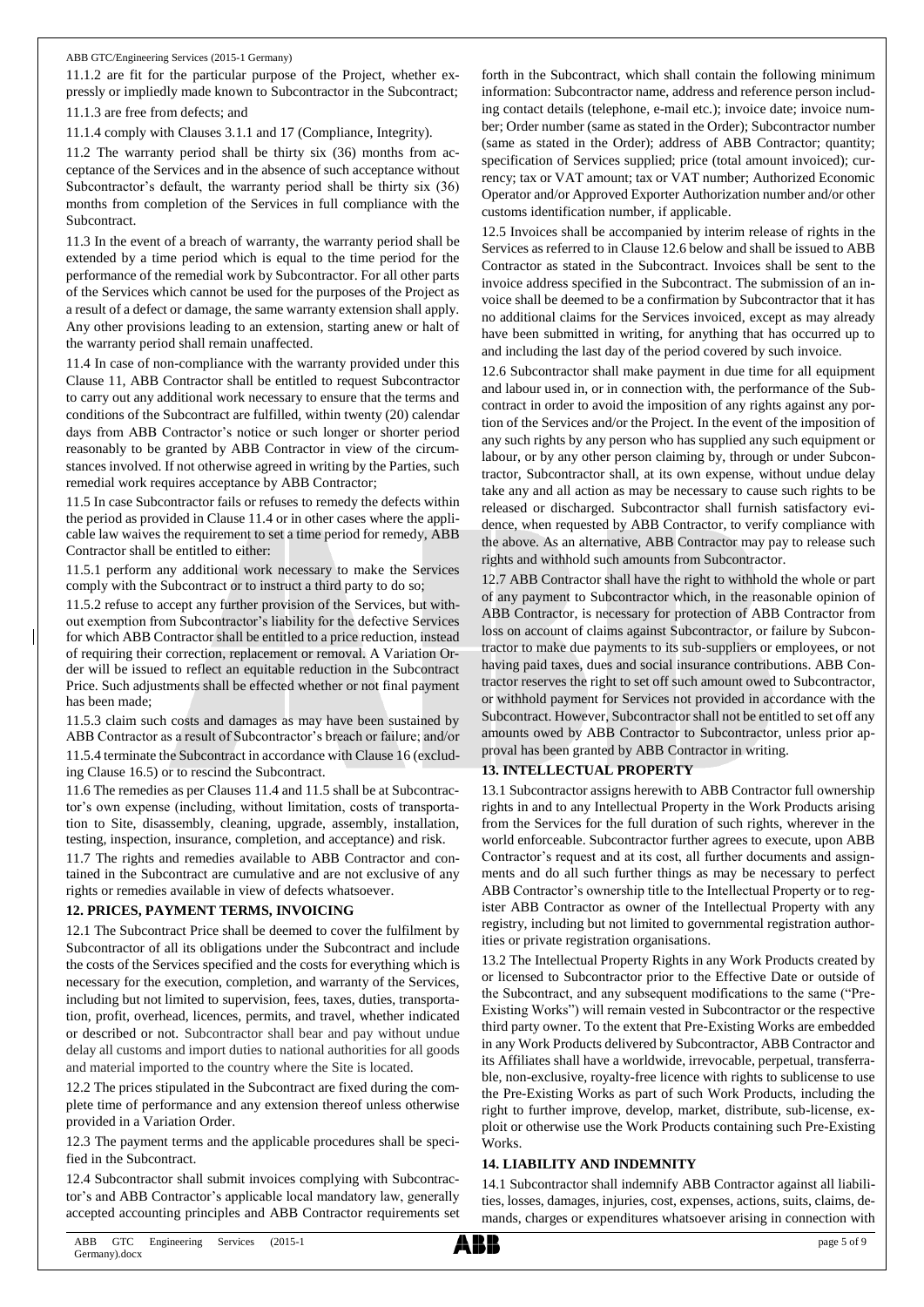death or injury suffered by persons employed by Subcontractor or any of its sub-suppliers to the extent that the respective liabilities, losses, damages, injuries, cost, expenses, actions, suits, claims, demands, charges or expenses were caused by or arise from acts or omissions of Subcontractor, unless caused by ABB Contractor's gross negligence or intentional act.

14.2 Without prejudice to applicable mandatory law or unless otherwise agreed between the Parties, Subcontractor shall compensate/indemnify ABB Contractor and Client for all liabilities, losses, damages, injuries, cost, actions, suits, claims, demands, charges or expenses whatsoever arising out of or in connection with the performance of the Subcontract and/or the Services (i) for Subcontractor's culpable breaches of the Subcontract, and (ii) for any claim made by a third party (including employees of Subcontractor) against ABB Contractor in connection with the Services and to the extent that the respective liabilities, losses, damages, injuries, cost, actions, suits, claims, demands, charges or expenses were caused by or arise from culpable acts or omissions of Subcontractor and/or from the Services.

14.3 In the event of infringements of third party Intellectual Property Rights caused by or related to the Services and/or the Work Products:

14.3.1 Subcontractor shall reimburse ABB Contractor and Client for any liabilities, losses, damages, injuries, costs and expenses (including without limitation to any direct, indirect, or consequential losses, loss of profit and loss of reputation, and all interest, penalties and legal and other professional costs and expenses) arising out of such infringement to the extent that the respective liabilities, losses, damages, injuries, cost, actions, suits, claims, demands, charges or expenses were caused by or arise from culpable acts or omissions of Subcontractor. This obligation does not limit any further compensation rights of ABB Contractor or Client;

14.3.2 Without prejudice to ABB Contractor's right under the Subcontract, Subcontractor shall, upon notification from ABB Contractor at Subcontractor's cost (i) procure for ABB Contractor the right to continue using the Services and/or Work Products; (ii) modify the Services and/or Work Products so that they cease to be infringing; or (iii) replace the Services and/or Work Products by non-infringing Services and/or Work Products.

14.4 Subcontractor shall be responsible for the acts, omissions, defaults, negligence or obligations of any of its subcontractors, sub-suppliers, its agents, servants or workmen as fully as if they were the acts, omissions, defaults, negligence or obligations of Subcontractor.

14.5 ABB Contractor reserves the right to set off any indemnity/liability claims under the Subcontract against any amounts owed to Subcontractor.

14.6 In case Subcontractor is obliged to indemnify ABB Contractor as per Clauses 14.1, 14.2 or 14.3, Subcontractor shall defend ABB Contractor at its cost against any third party claims upon ABB Contractor's request.

#### **15. INSURANCE**

15.1 Subcontractor shall maintain as required in the Special Terms and Conditions and at its expense with reputable and financially sound insurers acceptable to ABB Contractor the following type of insurances: professional liability insurance, public liability insurance, statutory worker's compensation/employer's liability insurance.

15.2 All insurance policies (except for statutory worker's compensation/employer's liability insurance) shall be endorsed to include ABB Contractor as additional insured and provide a waiver of insurer's right of subrogation in favour of ABB Contractor. Subcontractor shall no later than Effective Date provide to ABB Contractor certificates of insurance covering such policies as well as confirmation that premiums have been paid. Subcontractor shall also provide upon ABB Contractor's request copies of such insurance policies.

15.3 In case of loss and damage related to the covers in Clause 15, any and all deductibles shall be for Subcontractor's account.

15.4 Subcontractor shall furnish notice to ABB Contractor within thirty (30) calendar days of any cancellation or non-renewal or material change to the terms of any insurance.

15.5 All Subcontractor policies (except worker's compensation/employer's liability) shall be considered primary insurance and any insurance carried by ABB Contractor shall not be called upon by Subcontractor's insurers to contribute or participate on the basis of contributing, concurrent, double insurance or otherwise.

15.6 Should Subcontractor fail to provide insurance certificates and maintain insurance according to Clause 15, ABB Contractor shall have the right to procure such insurance cover at the sole expense of Subcontractor.

15.7 Any compensation received by Subcontractor shall be applied towards the replacement and/or restoration of the Services.

15.8 Nothing contained in this Clause 15 shall relieve Subcontractor of any liability under the Subcontract or any of its obligations to make good any loss or damage. The insured amounts can neither be considered nor construed as a limitation of liability.

#### **16. TERMINATION**

16.1 Without prejudice to any other rights (including the right to terminate based on other provisions) or remedies to which ABB Contractor may be entitled, ABB Contractor may either terminate or rescind (herein collectively: "terminate") the Subcontract in the event that:

16.1.1 Subcontractor commits a breach of its obligations under the Subcontract, and fails to remedy that breach within ten (10) calendar days of receiving written notice from ABB Contractor requiring its remedy (unless otherwise stated under the Subcontract or within such longer period reasonably to be granted by ABB Contractor in view of the circumstances involved); or

16.1.2 subject to Clause 7.3, the maximum amount of the penalty payable by Subcontractor is reached, or, subject to Clause 7.5, it is clear from the circumstances that a delay will occur in providing the Services which would entitle ABB Contractor to maximum amount of the penalty; or

16.1.3 there is any adverse change in the position, financial or otherwise, of Subcontractor, whereby and without limitation:

a) Subcontractor has filed an application to open insolvency proceedings on its assets, or insolvency proceedings have been commenced on its assets or have been disclaimed due to lack of mass; or

b) an order is made for the winding up of Subcontractor; or

c) documents are filed with a court of competent jurisdiction for the appointment of an administrator of Subcontractor; or

d) Subcontractor makes any arrangement or composition with its creditors, or makes an application to a court of competent jurisdiction for the protection of its creditors in any way; or

16.1.4 Subcontractor ceases, or threatens to cease, performing a substantial portion of its business, whether voluntarily or involuntarily, that has or will have an adverse effect on Subcontractor's ability to perform its obligations under the Subcontract; or

16.1.5 any representation made by Subcontractor in the Subcontract is not true, or inaccurate and if such lack of truth or accuracy would reasonably be expected to result in an adverse impact on ABB Contractor, unless cured within twenty (20) calendar days after the date of written notice of such lack; or

16.1.6 there is a change of control of Subcontractor.

16.2 Upon termination according to Clause 16.1, ABB Contractor shall be entitled to either (i) in case of rescission: reclaim all sums which ABB Contractor has paid to Subcontractor under the Subcontract and to return all Services (including Work Products) or parts thereof to Subcontractor, or (ii) in case of other termination: to pay to Subcontractor the part of the Subcontract Price applicable to the Services/Work Products or parts thereof performed by Subcontractor until the termination which ABB Contractor intends to retain. Any payment due to Subcontractor as per this Clause 16.2 shall be reduced by any payments made

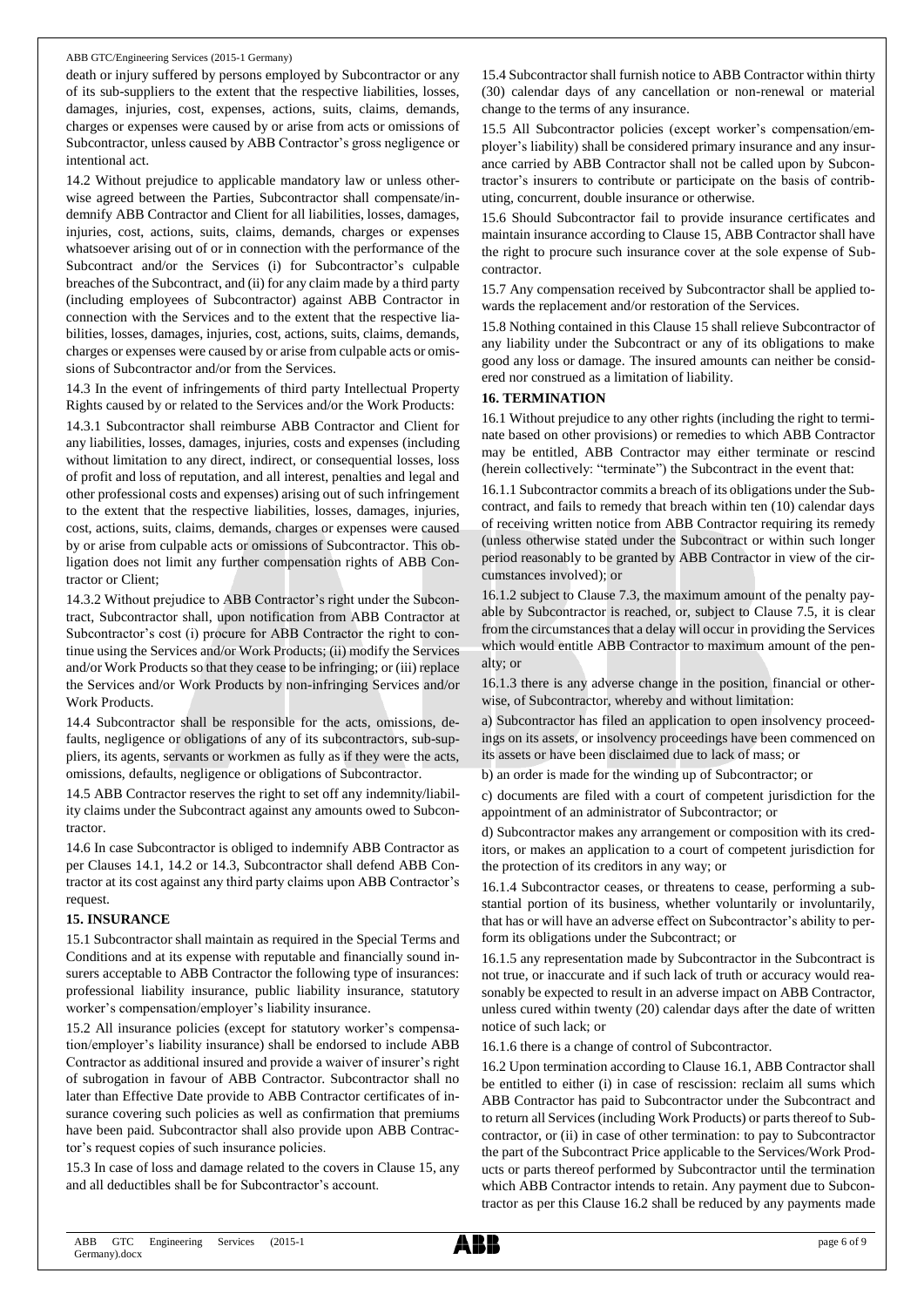prior to termination by ABB Contractor to Subcontractor for the performance of the Services; should payments made to Subcontractor prior to such termination exceed the amount of payments Subcontractor is entitled to as per this Clause 16.2, ABB Contractor shall be entitled to claim all such exceeding sums from Subcontractor. In addition to the rights set forth in this Clause 16.2, ABB Contractor shall be entitled to claim compensation for any costs, losses or damages incurred whatsoever in connection with such termination (including without limitation any expenses as per Clause 16.3), and ABB Contractor shall be entitled to set-off any such amounts against payments due to Subcontractor.

16.3 Upon termination according to Clause 16.1, ABB Contractor may complete the Subcontract or employ other suppliers to complete the Subcontract. Any such work shall be performed at Subcontractor's risk and expense.

16.4 Upon termination according to Clause 16.1, ABB Contractor shall have the right to enter into, and Subcontractor shall undertake to assign, any agreements with Subcontractor's sub-suppliers. Any costs related to such assignments of agreements with sub-suppliers from Subcontractor to ABB Contractor shall be for the account of Subcontractor.

16.5 ABB Contractor has the right to terminate the Subcontract or parts of the Subcontract without cause at any time with immediate effect at its sole discretion by written notice to Subcontractor. Upon receipt of such notice Subcontractor shall stop all provision of the Services and performance of the Subcontract unless otherwise directed by ABB Contractor. ABB Contractor shall pay Subcontractor for the Services provided. Subcontractor shall have no further claim for compensation due to such termination. Claims for compensation of loss of anticipated profits are excluded.

16.6 On termination of the Subcontract, Subcontractor without undue delay shall deliver to ABB Contractor all copies of information or data provided by ABB Contractor to Subcontractor for the purposes of the Subcontract. Subcontractor shall certify to ABB Contractor that Subcontractor has not retained any copies of such information or data.

16.7 On termination of the Subcontract, but not in case ABB Contractor has returned to Subcontractor as per Clause 16.2 all Services performed, Subcontractor without undue delay shall deliver to ABB Contractor all specifications, programs and other information, data, and Subcontractor Documentation regarding the Services which exist in any form whatsoever at the date of such termination, whether or not then complete.

16.8 Termination of the Subcontract, however arising, shall not affect or prejudice the accrued rights of the Parties as at termination, or the continuation of any provision expressly stated to survive, or implicitly surviving, termination.

## **17. COMPLIANCE, INTEGRITY**

17.1 Subcontractor shall provide the Services and/or Work Products in compliance with all relevant legislation, laws, rules, regulations, and codes of practice, guidance and other requirements of any relevant government or governmental agency. To the extent that such regulations are advisory rather than mandatory, the standard of compliance to be achieved by Subcontractor shall be in compliance with the generally accepted best practice of the relevant industry.

17.2 To the extent applicable, Subcontractor must comply with the ABB Lists of Prohibited and Restricted Substances and with the reporting and other requirements regarding Conflict Minerals made available under **[www.abb.com](http://www.abb.com/) – Supplying – Material Compliance** or otherwise and shall provide ABB Contractor with respective documents, certificates and statements if requested. Any statement made by Subcontractor to ABB Contractor (whether directly or indirectly, e. g. where applicable via the ABB Supplier Registration and Pre-Qualification System) with regard to materials used for or in connection with the Services and/or Work Products will be deemed to be a representation under the Subcontract.

17.3 Subcontractor represents and warrants that it is knowledgeable with, and is and will remain in full compliance with all applicable trade and customs laws, regulations, instructions, and policies, including, but not limited to, securing all necessary clearance requirements, proofs of origin, export and import licenses and exemptions from, and making all proper filings with appropriate governmental bodies and/or disclosures relating to the provision of services, the release or transfer of goods, hardware, software and technology to non U.S. nationals in the U.S., or outside the U.S., the release or transfer of technology and software having U.S. content or derived from U.S. origin software or technology.

17.4 No services, material or equipment included in or used for the Services and/or Work Products shall originate from any company or country listed in any relevant embargo issued by the authority in the country where the Services and/or Work Products shall be used or an authority otherwise having influence over the services, equipment and material forming part of the Services and/or Work Products. If any of the Services and/or Work Products are or will be subject to export restrictions, it is Subcontractor's responsibility to inform ABB Contractor without undue delay in writing of the particulars of such restrictions.

17.5 Both Parties warrant that each will not, directly or indirectly, and that each has no knowledge that the other Party or any third parties will, directly or indirectly, make any payment, gift or other commitment to its customers, to government officials or to agents, directors and employees of each Party, or any other party in a manner contrary to applicable laws (including but not limited to the U. S. Foreign Corrupt Practices Act and, where applicable, legislation enacted by member states and signatories implementing the OECD Convention Combating Bribery of Foreign Officials), and shall comply with all relevant laws, regulations, ordinances and rules regarding bribery and corruption. Nothing in the Subcontract shall render either Party or any of its Affiliates liable to reimburse the other for any such consideration given or promised.

17.6 Subcontractor herewith acknowledges and confirms that Subcontractor has received a copy of ABB's Code of Conduct and ABB's Supplier Code of Conduct or has been provided information on how to access both ABB Codes of Conduct online under **[www.abb.com/Integ](http://www.abb.com/Integrity)[rity](http://www.abb.com/Integrity)**. Subcontractor is obliged and agrees to perform its contractual obligations in accordance with both ABB Codes of Conduct, including but without limitation to all employment, health, safety and environmental requirements specified therein.

17.7 ABB has established the following reporting channels where Subcontractor and its employees may report suspected violations of applicable laws, policies or standards of conduct: Web portal: **[www.abb.com/Integrity](http://www.abb.com/Integrity) – Reporting Channels**; telephone and mail address: specified on this Web portal.

17.8 Any violation of an obligation contained in this Clause 17 shall be a material breach of the Subcontract. Either Party's material breach shall entitle the other Party to terminate the Subcontract with immediate effect and without prejudice to any further right or remedies under such Subcontract or applicable law.

17.9 Notwithstanding anything to the contrary contained in the Subcontract, Subcontractor shall, without any limitations, indemnify and hold harmless ABB Contractor from and against any liabilities, claims, proceedings, actions, fines, losses, cost or damages arising out of or relating to any such violation of the above mentioned obligations and the termination of the Subcontract, or arising from export restrictions concealed by Subcontractor. With respect to export restrictions solely attributable to ABB Contractor's use of the Services and/or Work Products, the now said commitment shall only apply to the extent Subcontractor has knowledge of or reasonably should have been aware of such use.

#### **18. ASSIGNMENT AND SUBCONTRACTING**

18.1 Subcontractor shall neither novate nor assign, subcontract, transfer, nor encumber the Subcontract nor any parts thereof (including any monetary receivables from ABB Contractor) without prior written approval of ABB Contractor.

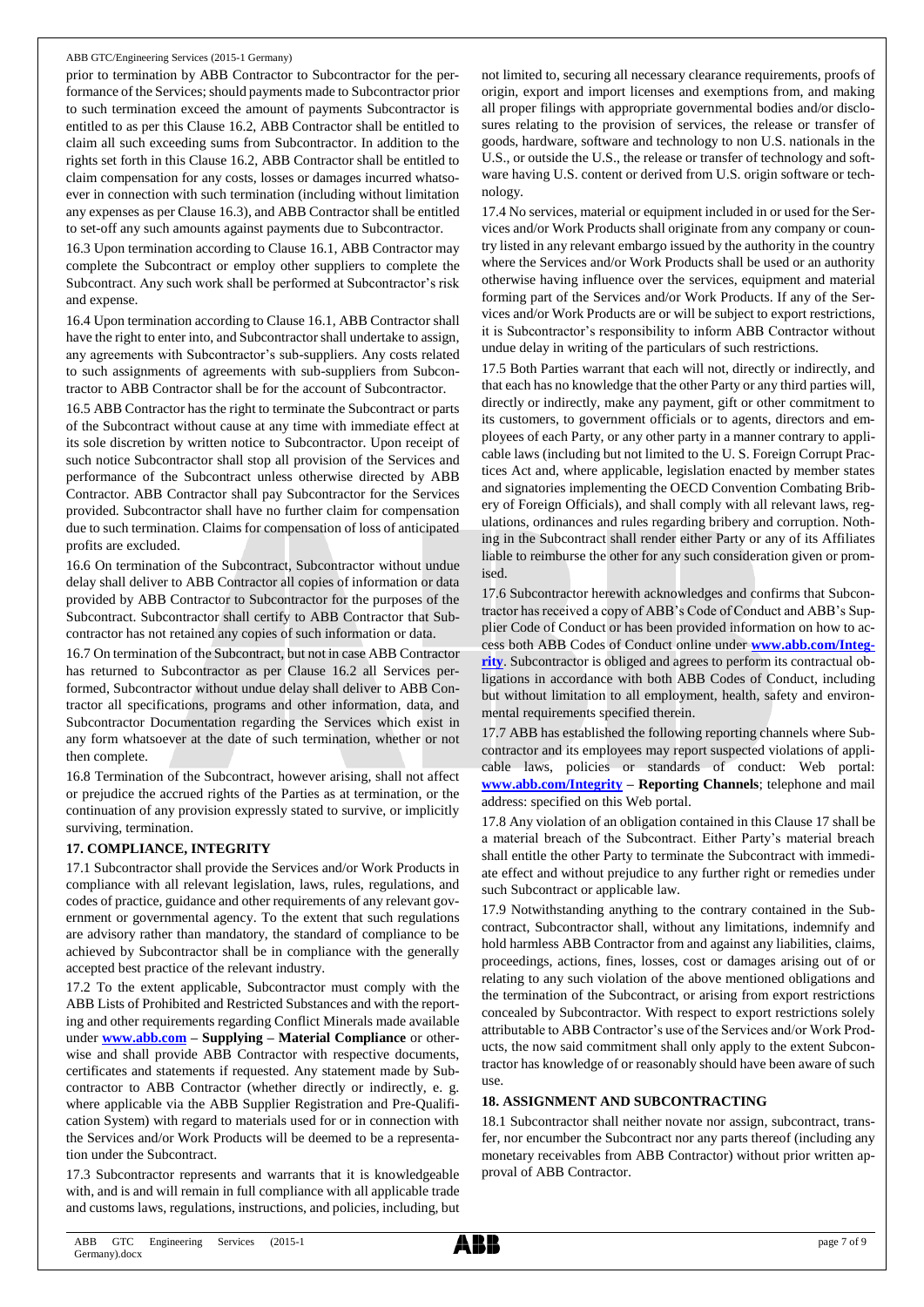18.2 ABB Contractor may at any time assign, novate, encumber, subcontract or deal in any other manner with all or any of its rights or obligations under the Subcontract.

#### **19. NOTICES AND COMMUNICATION**

Any notice shall (unless otherwise agreed upon) be given in the language of the Subcontract by sending the same by registered mail, courier, fax or by e-mail to the address of the relevant Party as stated in the Subcontract or to such other address as such Party may have notified in writing to the other for such purposes. E-mail and fax notices expressly require written confirmation issued by the receiving Party. Electronic read receipts may not under any circumstances be deemed as confirmation of notice. Electronic signatures shall not be valid, unless expressly agreed in writing by duly authorised representatives of the Parties.

#### **20. WAIVERS**

Failure to enforce or exercise, at any time or for any period, any term of the applicable ABB GTC/Engineering Services or the Subcontract does not constitute, and shall not be construed as, a waiver of such term and shall not affect the right later to enforce such term or any other term herein contained.

#### **21. GOVERNING LAW AND DISPUTE SETTLEMENT**

21.1 The Subcontract shall be governed by and construed in accordance with the laws of the country (and/or the state, as applicable) of ABB Contractor's legal registration, however under exclusion of its conflict of law rules and the United Nations Convention on International Sale of Goods.

21.2 For domestic dispute resolution matters, whereby ABB Contractor and Subcontractor are registered in the same country, any dispute or difference arising out of or in connection with the Subcontract, including any question regarding its existence, validity or termination or the legal relationships established by the Subcontract, which cannot be settled amicably or by mediation, shall be submitted to the jurisdiction of the competent courts at the place of ABB Contractor's registration, unless other courts or arbitration are agreed in writing between the Parties. 21.3 For cross border dispute resolution matters, whereby ABB Contractor and Subcontractor are registered in different countries, unless agreed otherwise in writing between the Parties, any dispute or difference arising out of or in connection with the Subcontract, including any question regarding its existence, validity or termination or the legal relationships established by the Subcontract, which cannot be settled amicably or by mediation, shall be finally settled under the Rules of Arbitration of the International Chamber of Commerce by three arbitrators appointed in accordance with the said Rules. The place of arbitration shall be the location where ABB Contractor is registered, unless otherwise agreed in writing. The language of the proceedings and of the award shall be English. The decision of the arbitrators shall be final and binding upon both Parties, and neither Party shall seek recourse to an ordinary state court or any other authority to appeal for revisions of the decision.

#### **22. CONFIDENTIALITY, DATA SECURITY, DATA PROTECTION**

#### 22.1 Subcontractor shall:

22.1.1 Unless otherwise agreed in writing, keep in strict confidence all ABB Contractor Data and any other information concerning ABB Contractor's or its Affiliates' business, its products and/or its technologies which Subcontractor obtains in connection with the Services to be provided (whether before or after acceptance of the Subcontract). Subcontractor shall restrict disclosure of such confidential material to such of its employees, agents or subcontractors or other third parties as need to know the same for the purpose of the provision of the Services to ABB Contractor. Subcontractor shall ensure that such employees, agents, subcontractors or other third parties are subject to and comply with the same obligations of confidentiality as applicable to Subcontractor and shall be liable for any unauthorized disclosures;

22.1.2 Apply appropriate safeguards, adequate to the type of ABB Contractor Data to be protected, against the unauthorised access or disclosure of ABB Contractor Data and protect such ABB Contractor Data in accordance with the generally accepted standards of protection in the related industry, or in the same manner and to the same degree that it protects its own confidential and proprietary information – whichever standard is higher. Subcontractor may disclose confidential information to "Permitted Additional Recipients" (which means Subcontractor's authorised representatives, including auditors, counsels, consultants and advisors) provided always that such Permitted Additional Recipients sign with Subcontractor a confidentiality agreement with terms substantially similar hereto or, where applicable, are required to comply with codes of professional conduct ensuring confidentiality of such information;

22.1.3 Not (i) use ABB Contractor Data for any other purposes than for providing the Services, or (ii) reproduce ABB Contractor Data in whole or in part in any form except as may be required by the respective contractual documents, or (iii) disclose ABB Contractor Data to any third party, except to Permitted Additional Recipients or with the prior written consent of ABB Contractor;

22.1.4 Install and update at its own costs required adequate virus protection software and operating system security patches for all computers and software utilized for providing the Services;

22.1.5 Inform ABB Contractor without delay about suspicion of breaches of data security or other serious incidents or irregularities regarding any ABB Contractor Data.

22.2 Subcontractor agrees that ABB Contractor shall be allowed to provide any information received from Subcontractor to Client and/or Client's direct and/or indirect customers and/or any Affiliate of ABB Contractor. Subcontractor shall obtain in advance all necessary approval or consent for ABB Contractor to provide such information to Client and/or Client's direct and/or indirect customers and/or ABB Contractor's Affiliates if such information is confidential for any reason or subject to applicable data protection or privacy laws and regulations.

22.3 In case the type of ABB Contractor Data affected is particularly sensitive and therefore, according to ABB Contractor's reasonable opinion, requires a separate confidentiality and non-disclosure agreement, Subcontractor agrees to enter into such agreement. The same applies with regard to data privacy topics which are not covered by this Clause 22 and which may require a separate data processing agreement according to applicable laws and regulations.

22.4 The obligations under this Clause 22 exist for an indefinite period of time and therefore shall survive the expiration or termination of the Subcontract for any reason.

# **23. SEVERABILITY**

The invalidity or unenforceability of any term or of any right arising pursuant to the Subcontract shall not adversely affect the validity or enforceability of the remaining terms and rights. The respective terms or rights arising pursuant to the Subcontract shall be given effect as if the invalid, illegal or unenforceable provision had been deleted and replaced by a provision with a similar economic effect to that of the deleted provision if this can be achieved by another provision.

## **24. SURVIVAL**

24.1 Provisions of the Subcontract which either are expressed to survive the termination of the Subcontract or from their nature or context it is contemplated that they are to survive such termination shall remain in full force and effect notwithstanding such termination.

24.2 The obligations set forth in Clauses 11 (Warranty), 14 (Liability and Indemnity) and 22 (Confidentiality, Data Security, Data Protection) shall survive expiration and termination of the Subcontract.

## **25. ENTIRETY**

The Subcontract constitutes the entire agreement and understanding between the Parties and replaces any prior agreement, understanding or arrangement between the Parties, whether oral or in writing.